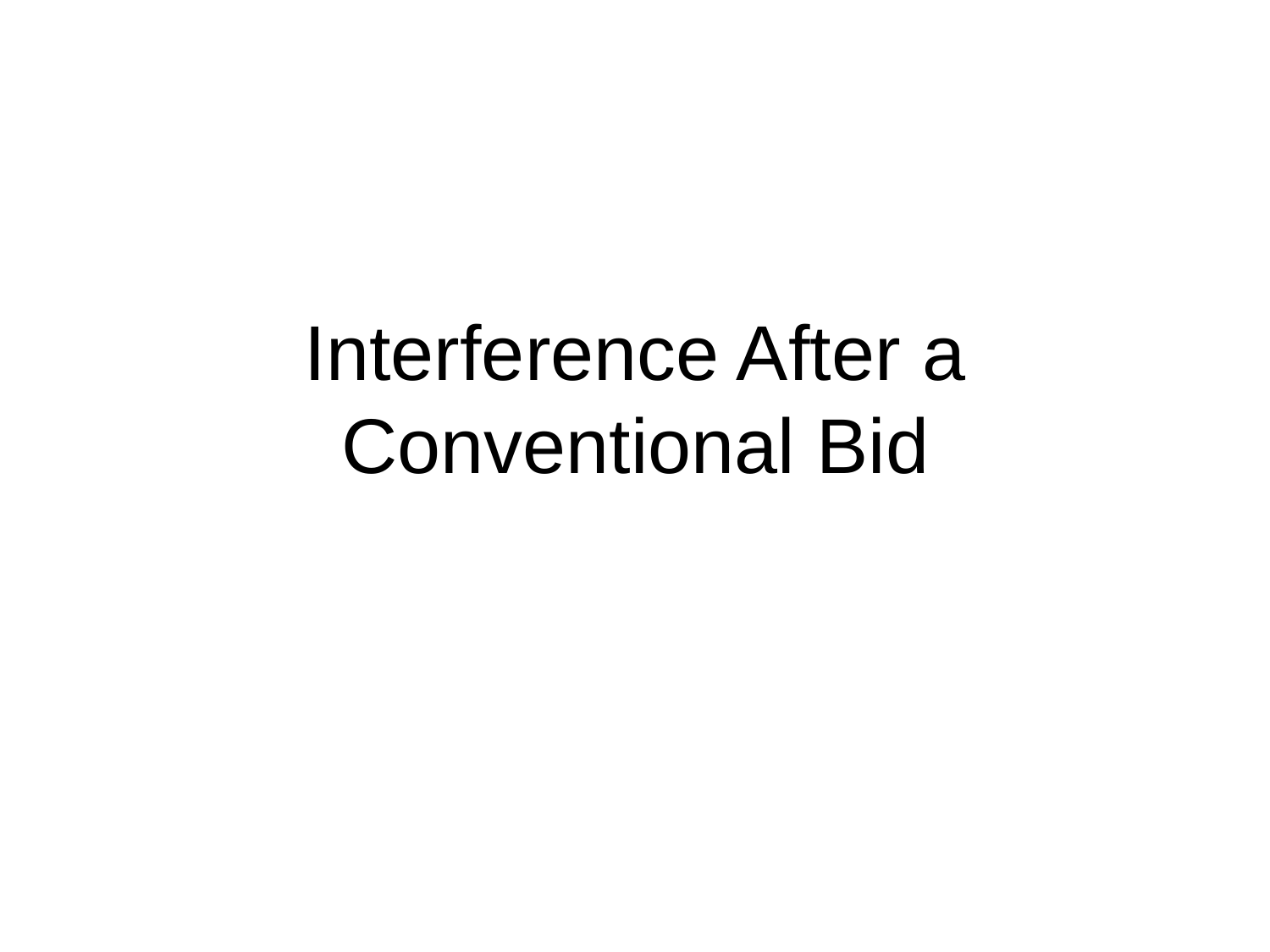#### Partner Makes a Conventional Bid – RHO Interferes

- Learning conventions is difficult enough.
- Learning what to do when opponents interfere is even more difficult.
- Some of the things I'll talk about don't happen really often…
- But they do, and should, happen (when the opponents have the right hand)
- So, you and your partner should know how to handle it when they do happen.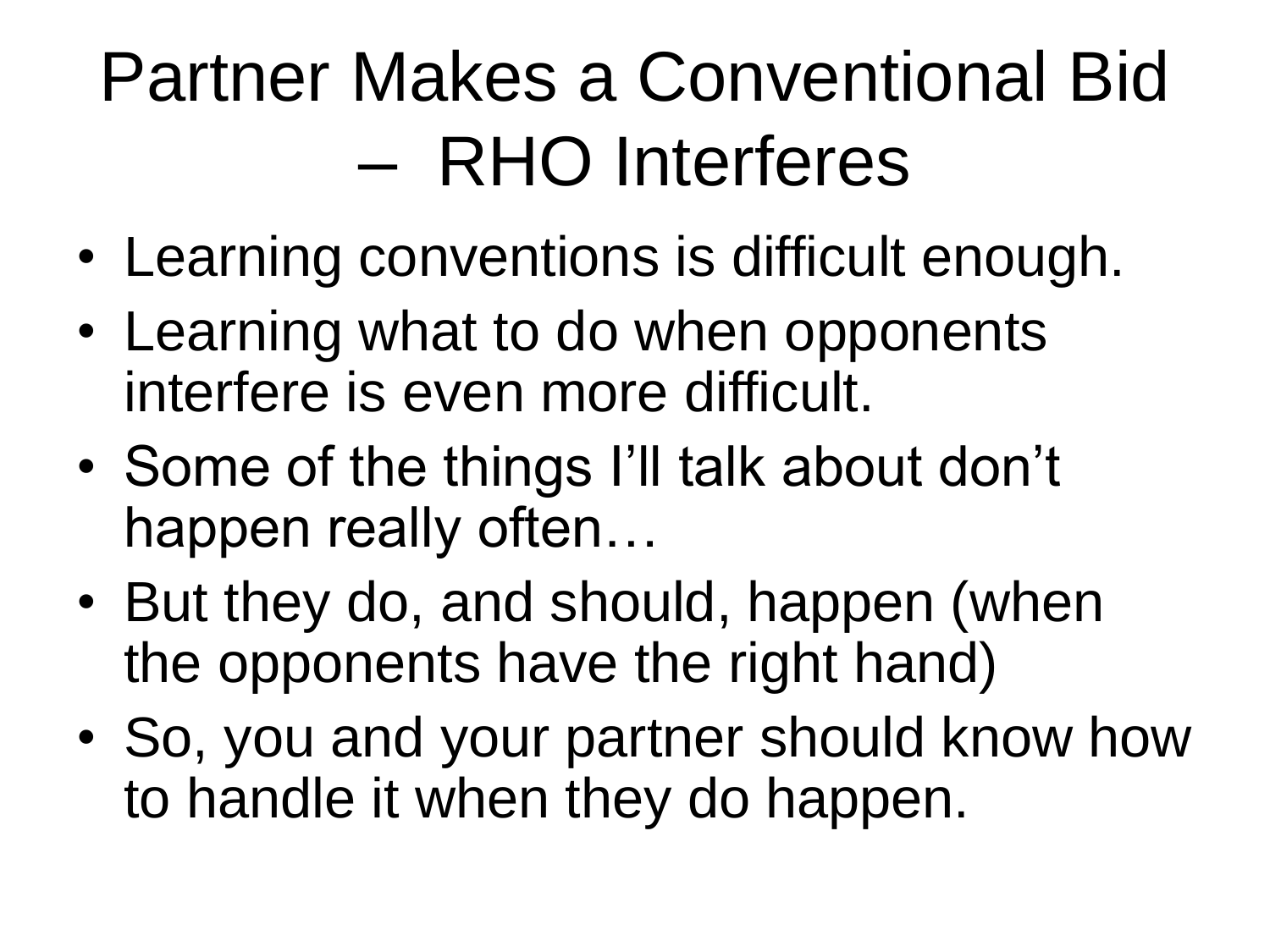# 1nt …(pass)…2 ♣ …(2 ♥)

- You and your partner should agree that a double is penalty.
- You can bid 2 ♦ if you have four spades.
- You can pass. No need to bid diamonds to tell partner you don't have a 4 card major.
- Let's take a look at some example hands.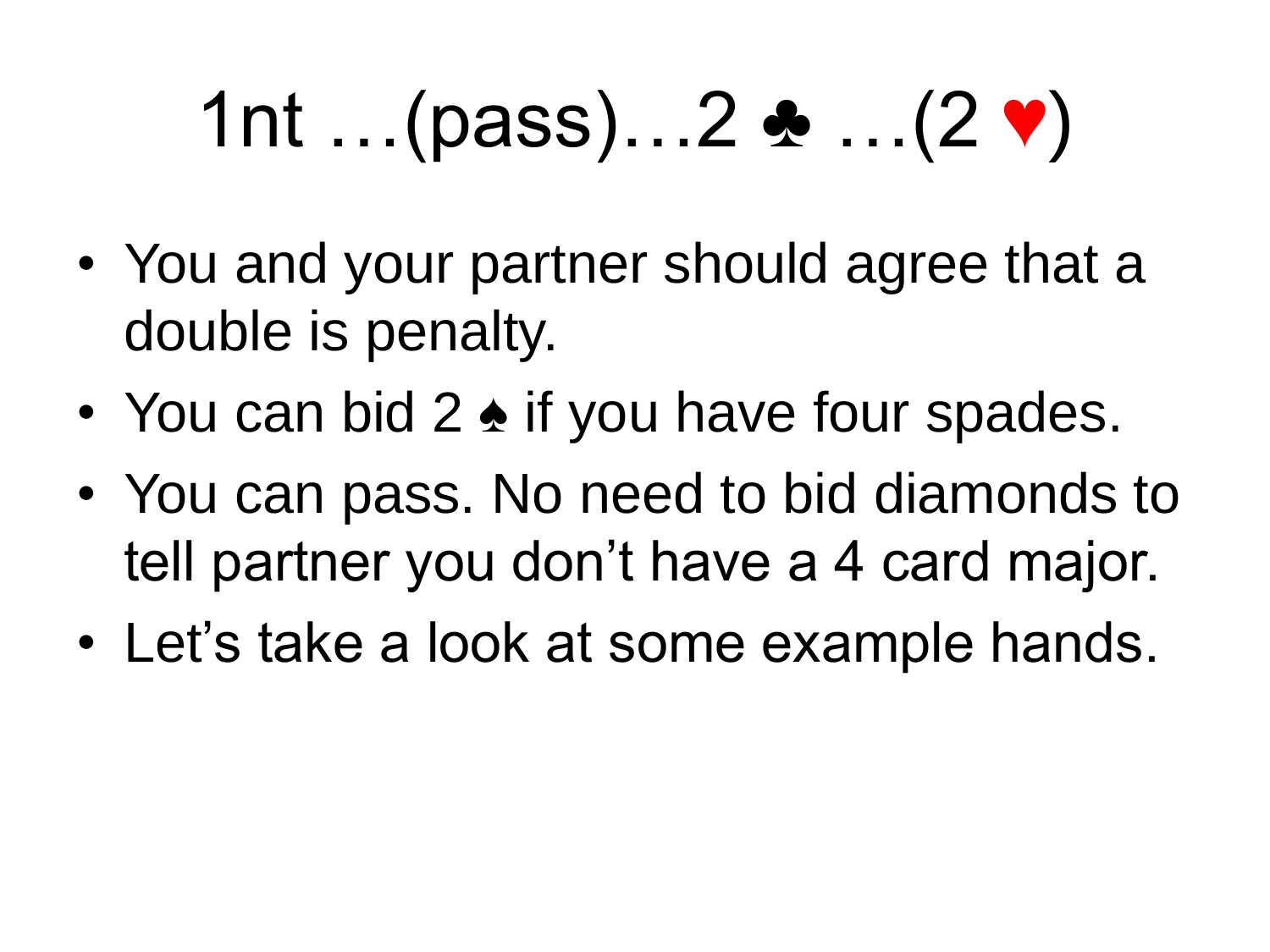## 1nt …(pass)…2 ♣ …(2 ♥)

Hand 1 ♠ A 2 ♥ A J 7 5  $\triangle$  K 3 2 ♣ A 10 4 3

Double with something like this.

Hand 2 ♠ A J 7 2  $\blacktriangledown$  A 5  $\triangle$  K 3 2 ♣ A 10 4 3

2 ♠ with something like this.

Hand 3 ♠ A 7 2  $\blacktriangledown$  K 5  $\triangle$  K 7 3 2 ♣ K Q 8 3

pass with something like this.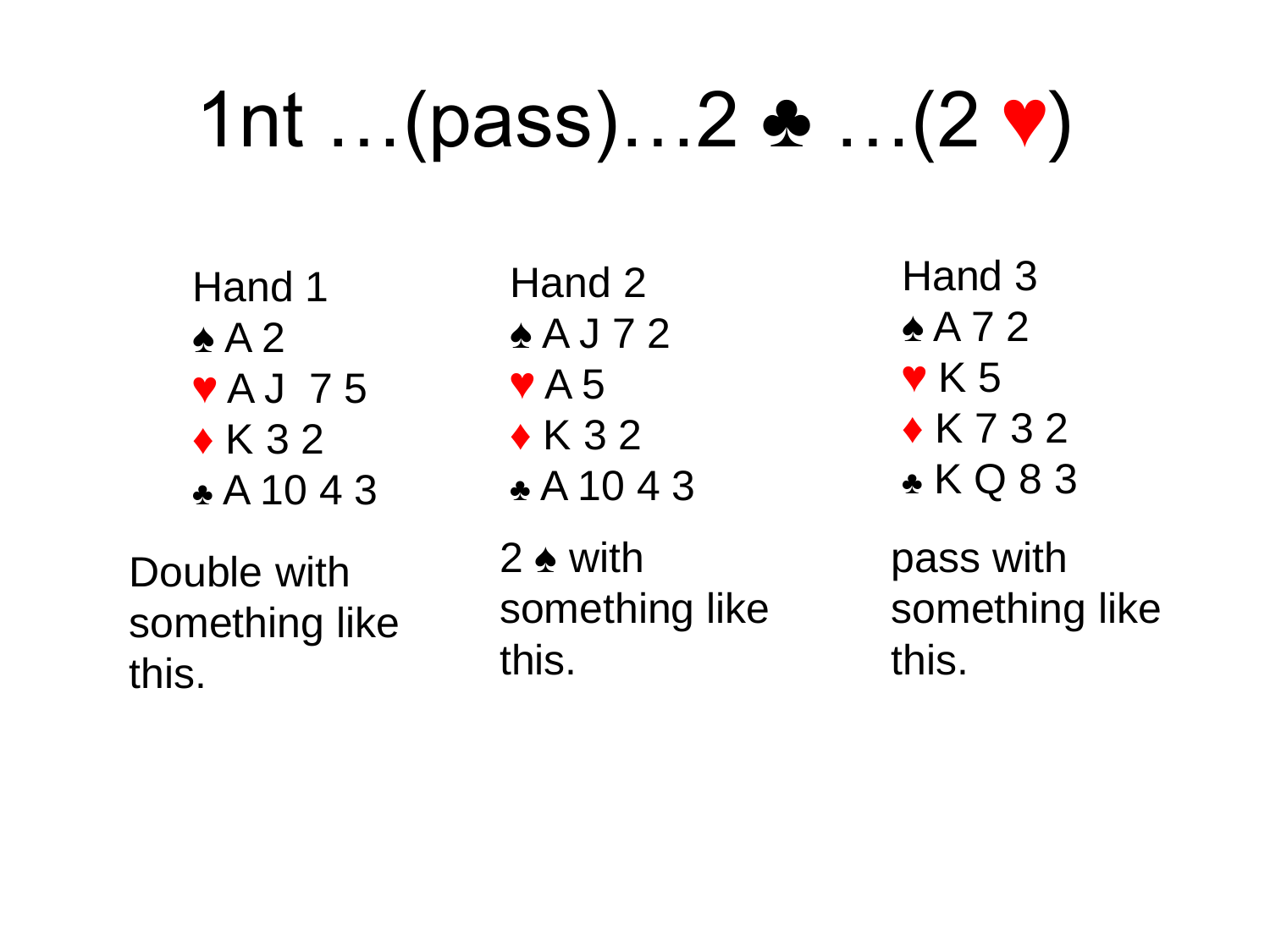### Interference Over a Transfer

- Lots of times this interference is in the form of a lead-directing double. I'll get to that in a minute.
- Suppose it goes: 1nt...(pass)...2  $\blacktriangledown$ ...(3  $\blacklozenge$ )
- The opening bidder usually passes.
	- Partner will have an opportunity to bid again.
	- It is possible that partner was transferring on a very weak hand, possibly with 5 spades.
- A general guideline is, if you accept, you have a max no trump and 4 spades.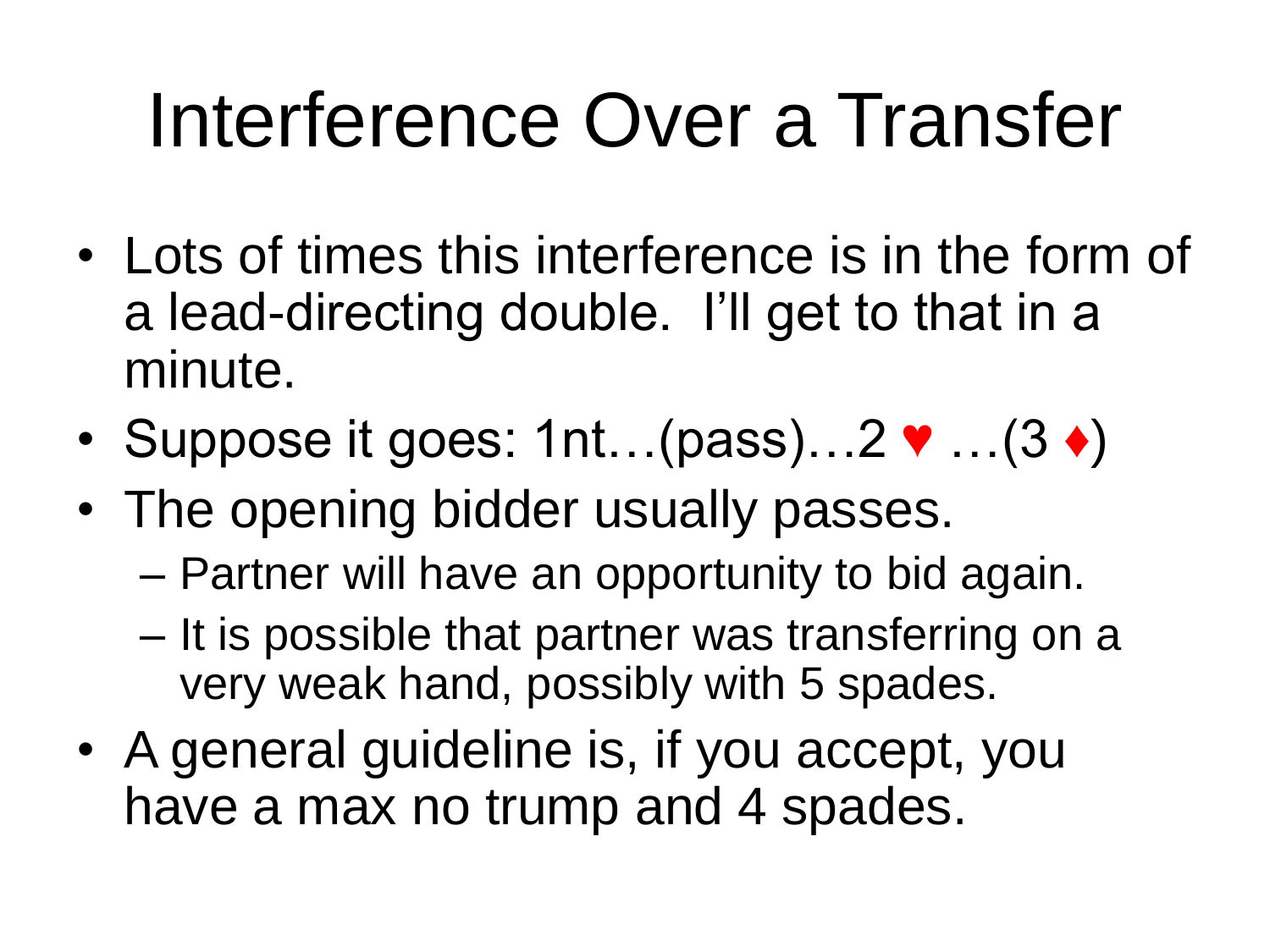### 1nt …(pass)…2 ♥…(3 ♦)

Hand 4 ♠ K 6 5  $\blacktriangledown$  K Q 5  $\triangle$  A Q 2 ♣ Q 10 4 3

Pass with this hand

Hand 5 ♠ K Q 10 2  $\blacktriangledown$  A K J 5  $\triangle$  K 2 ♣ J 10 9 Bid 3 ♠ with

this hand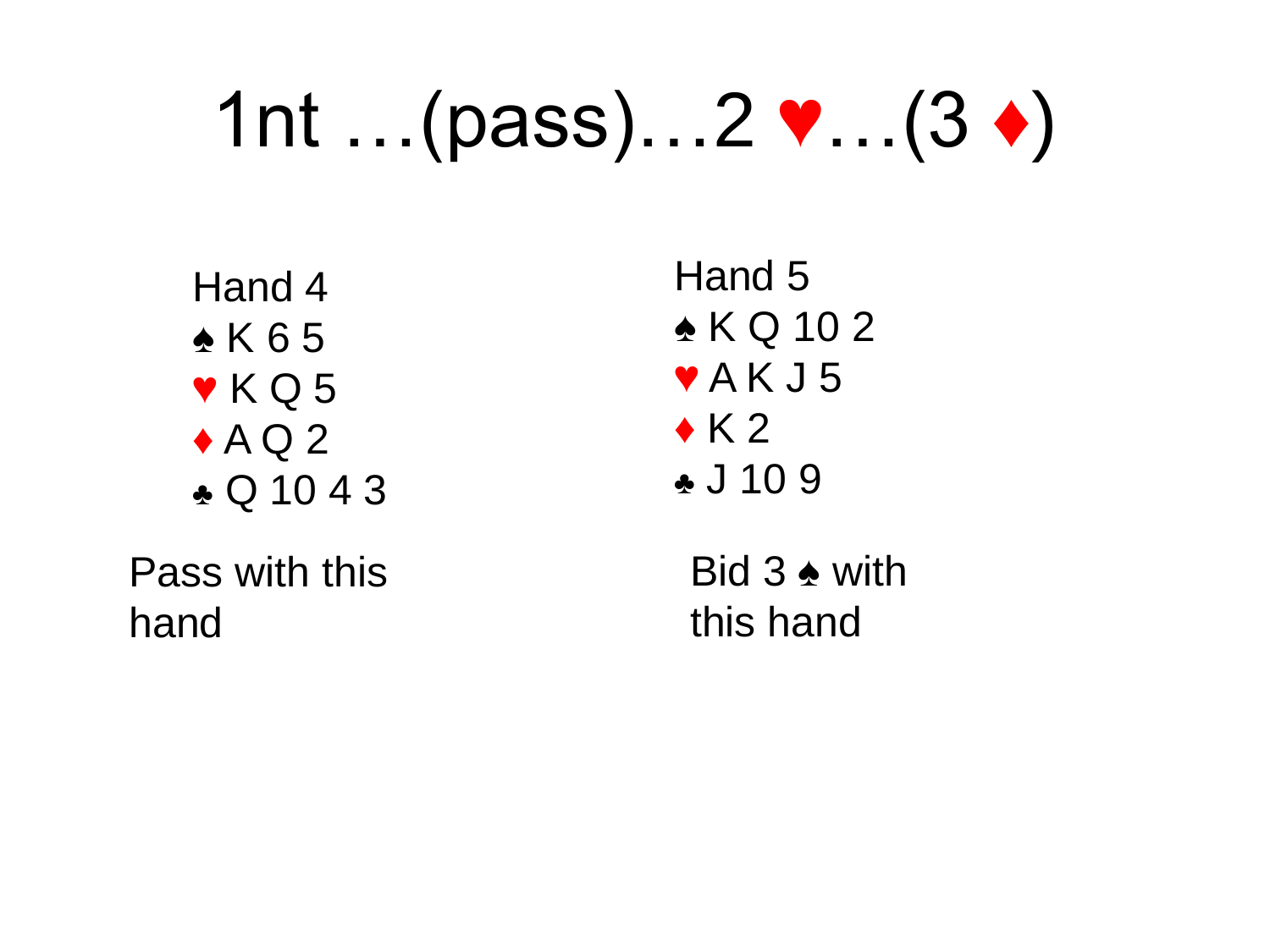## A Lead-Directing Double

- Any time you double an artificial bid (Stayman, transfer or a Blackwood response) it is lead directing.
- It tells your partner two bits of information: – You have strength and length in that suit.
	- You request partner lead that suit, if she is making the opening lead.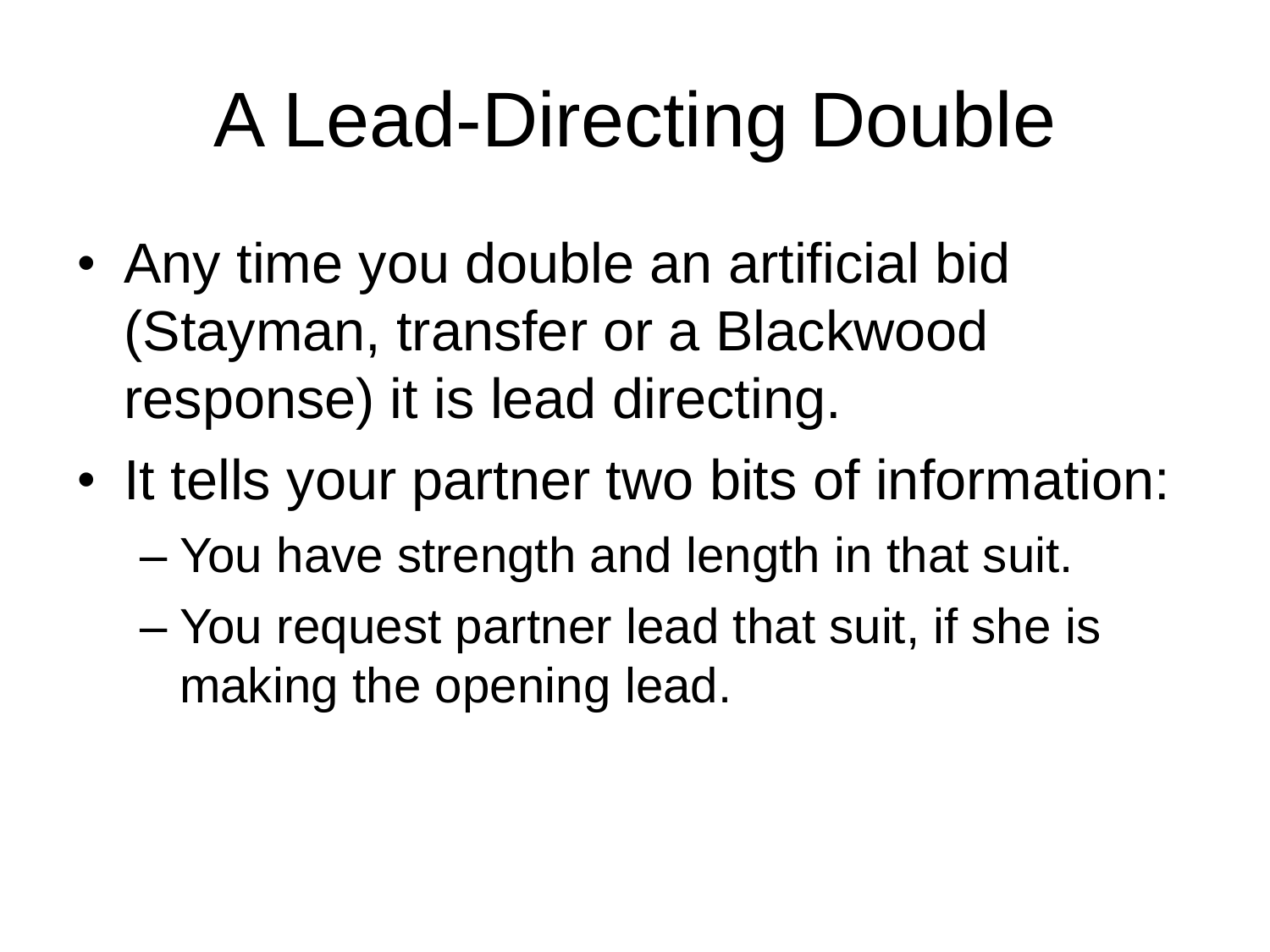#### 1nt …(pass)…2 ♣…(?)

Hand 6 ♠ 8 6 5 ♥ 7 5 3  $\triangle$  3 2 ♣ A Q J 10 3

Hand 7 ♠ 8 6 5 ♥ 7 5 3  $\triangle$  A 5 2 ♣ A J 7 3

Double with this hand

Pass with this hand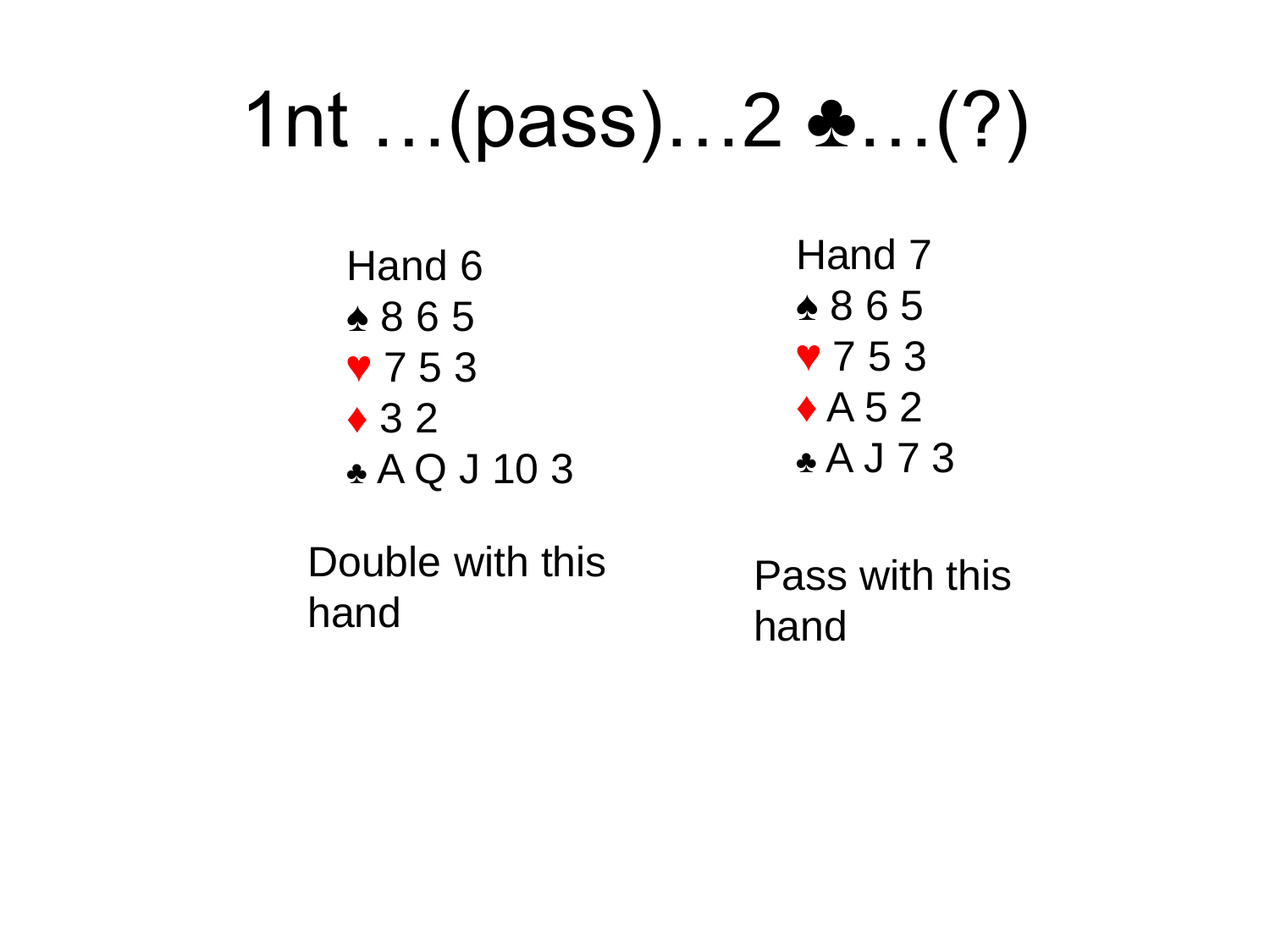## 1nt …(pass)…2 ♥…(?)

Hand 8 ♠ J 6 5 ♥ A K 10 8 7  $\triangle$  A 2 ♣ 6 4 3

Double with this hand

Hand 9 ♠ Q 10 2 ♥ A 10 6 5  $\triangle$  A 3 2 ♣ J 10 9

Pass with this hand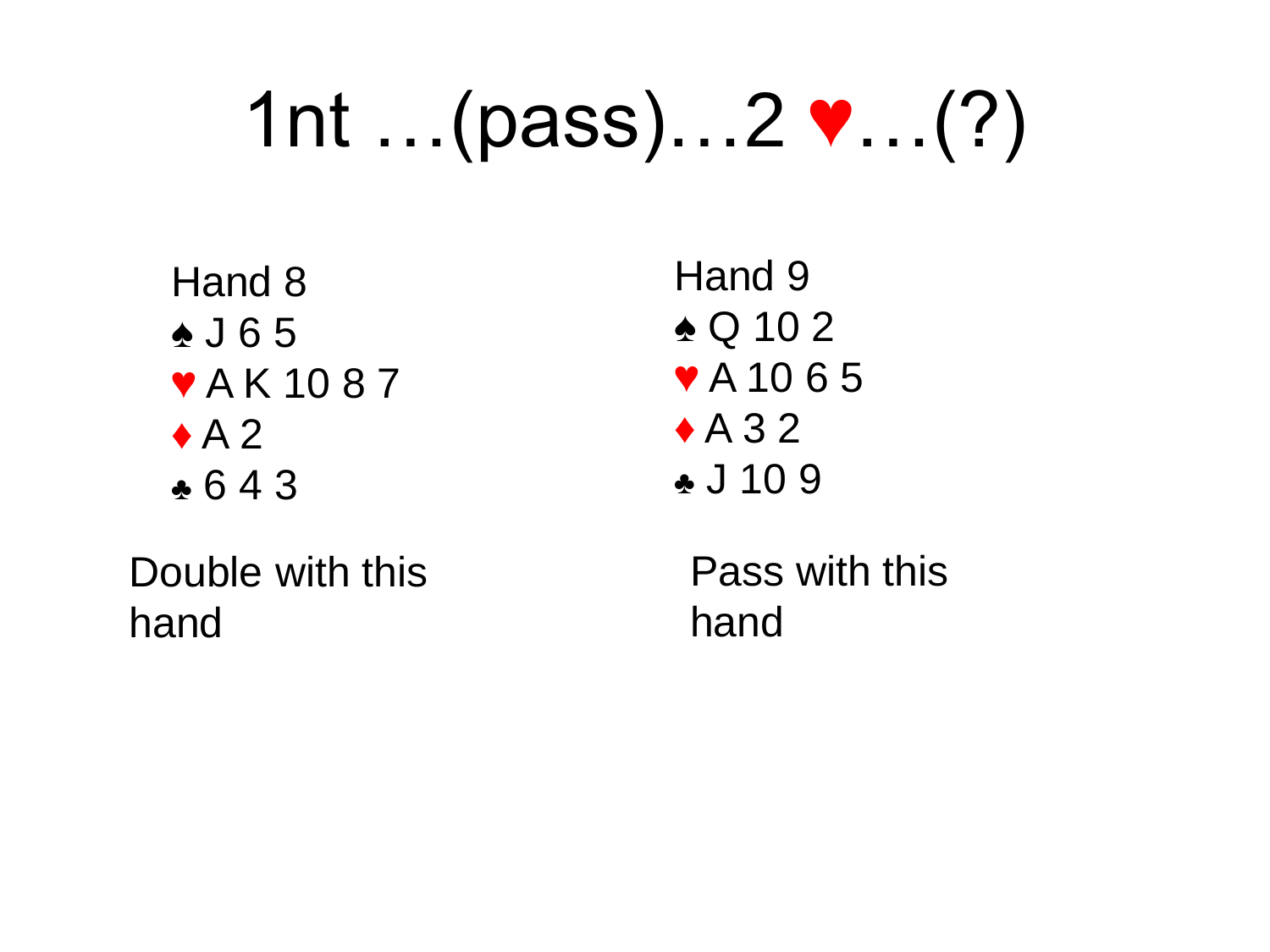#### $1 \cdot ... (pass)...2 \cdot ... (pass)$ 4nt…(pass)….5 ♣…(?)

Hand 10 ♠ 6 5 4 ♥ J 7 ♦ 10 7 6 5  $*$  A K 6 3

Double with this hand

Pass with this hand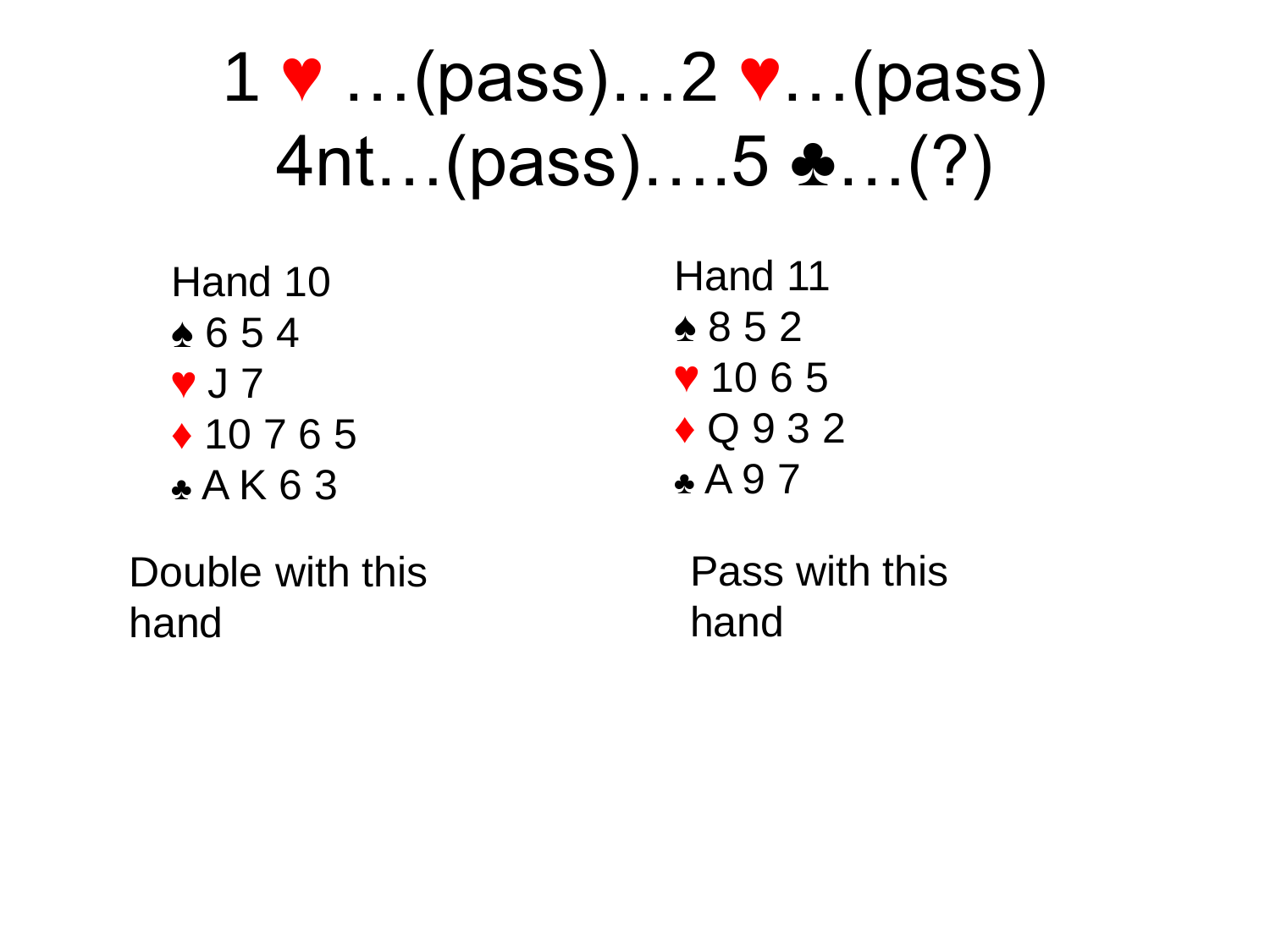## Some Other Thoughts

- There is a mnemonic, used after interference over a Blackwood 4nt called D.O.P.I., which stands for:
	- $-$  Double = 0 key cards
	- Pass = 1 key card.
	- Bid up the line with two or more key cards.
- It is nice convention, but it comes up so very seldom.
	- I've been playing bridge for over 40 years.
	- To my recollection, it has come up twice.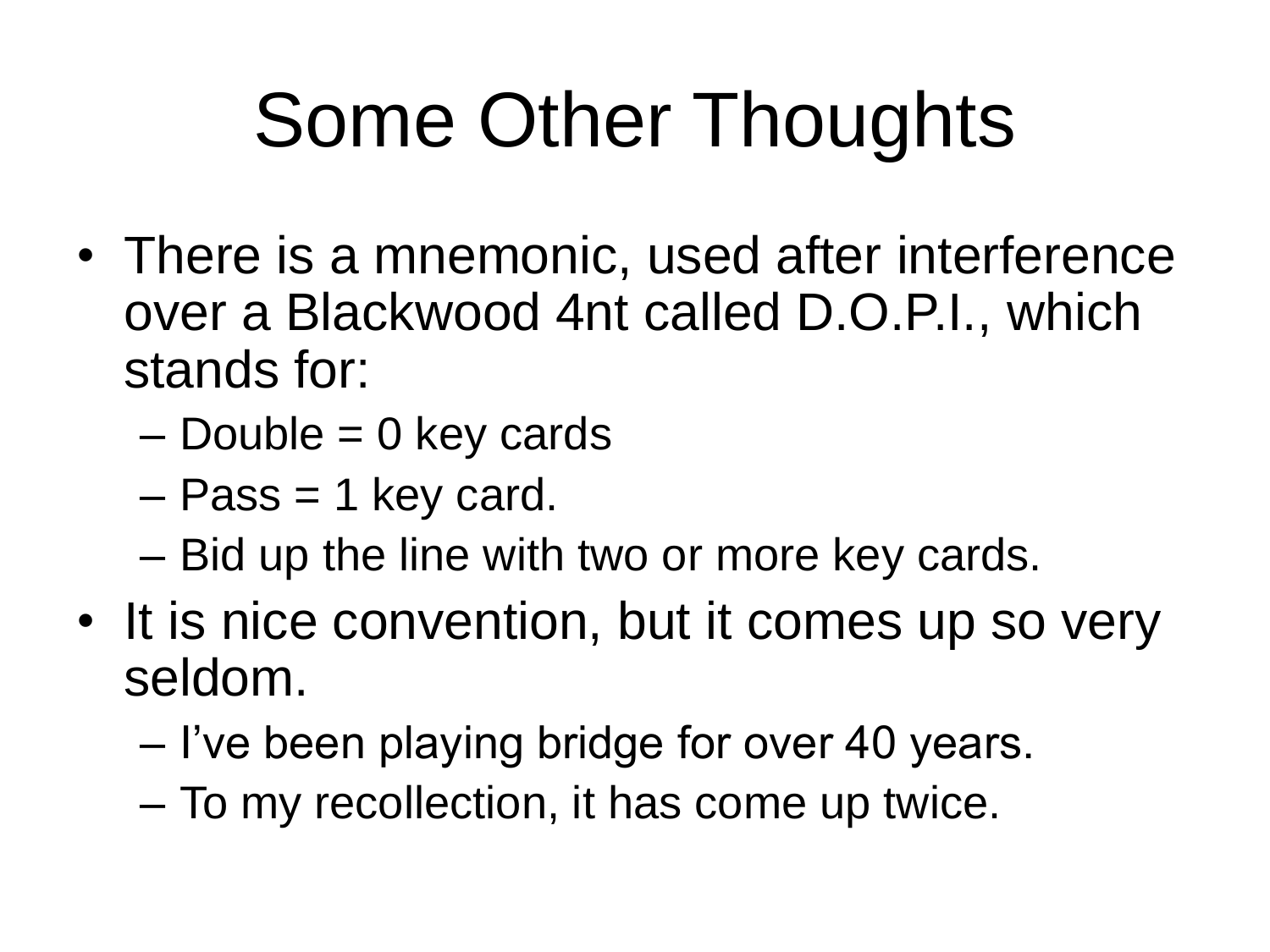# Interference Over 2 ♣ Opening

- This does not happen often, but when it does,,,, best advice ignore it.
	- As responder, you can pass. Partner has a bid coming.
	- You can bid no trump with 8 points and a stopper in the overcalled suit.
	- A double would be penalty oriented, but opener might have a distributional hand and want to show it.
- If the bid goes  $2 \cdot ... (pass)...2 \cdot ... (2 \cdot).$ 
	- Just ignore it make the natural bid you intended.
	- Double, of course, would be penalty.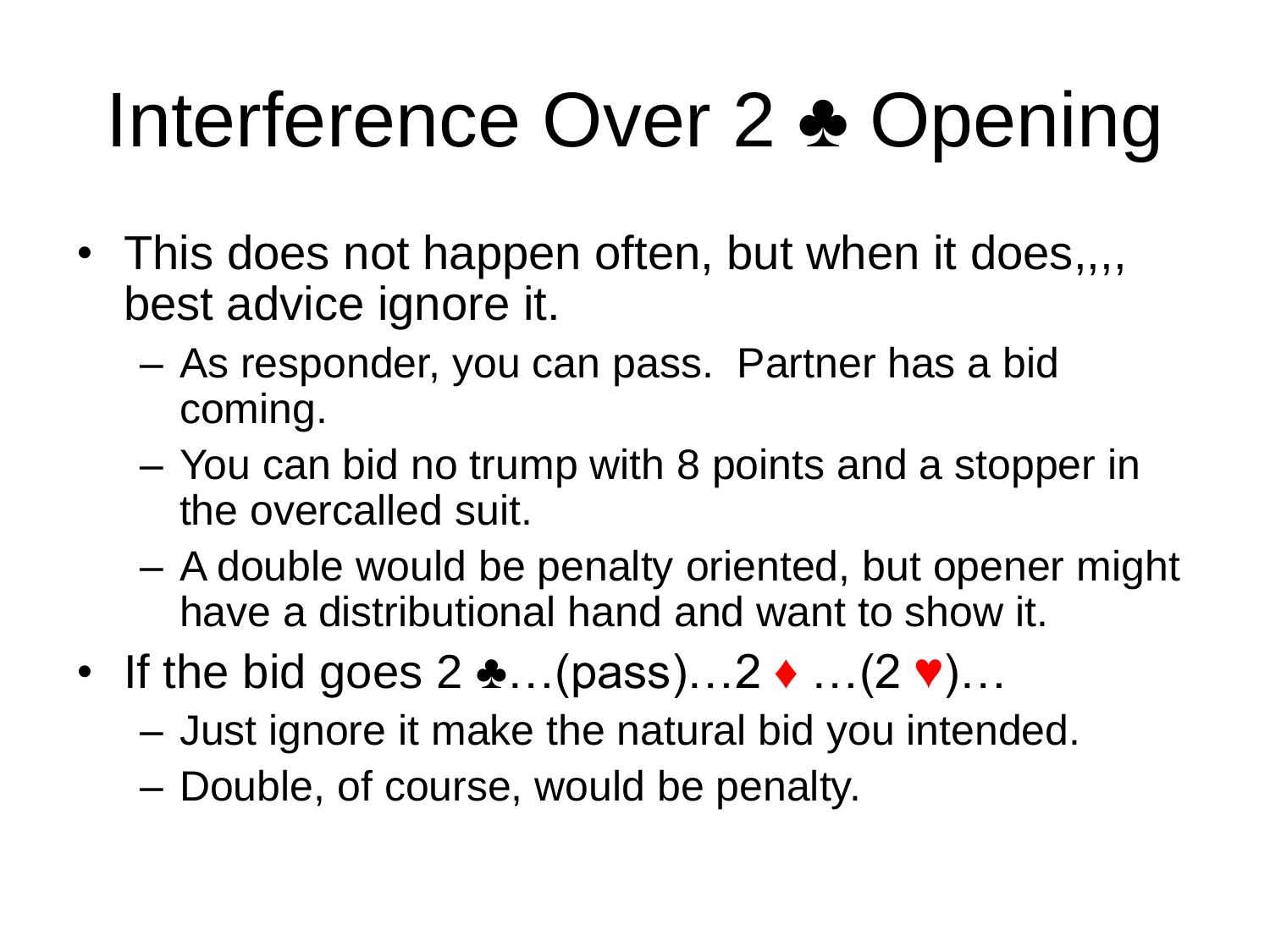## Interference Over Jacoby 2 NT

- This will happen more often than over a 2 ♣ or over Blackwood.
- The Jacoby 2nt convention has a system for handling such overcalls, but they require a great deal of memory…
- Best advice, again: Ignore it. Bid your hand.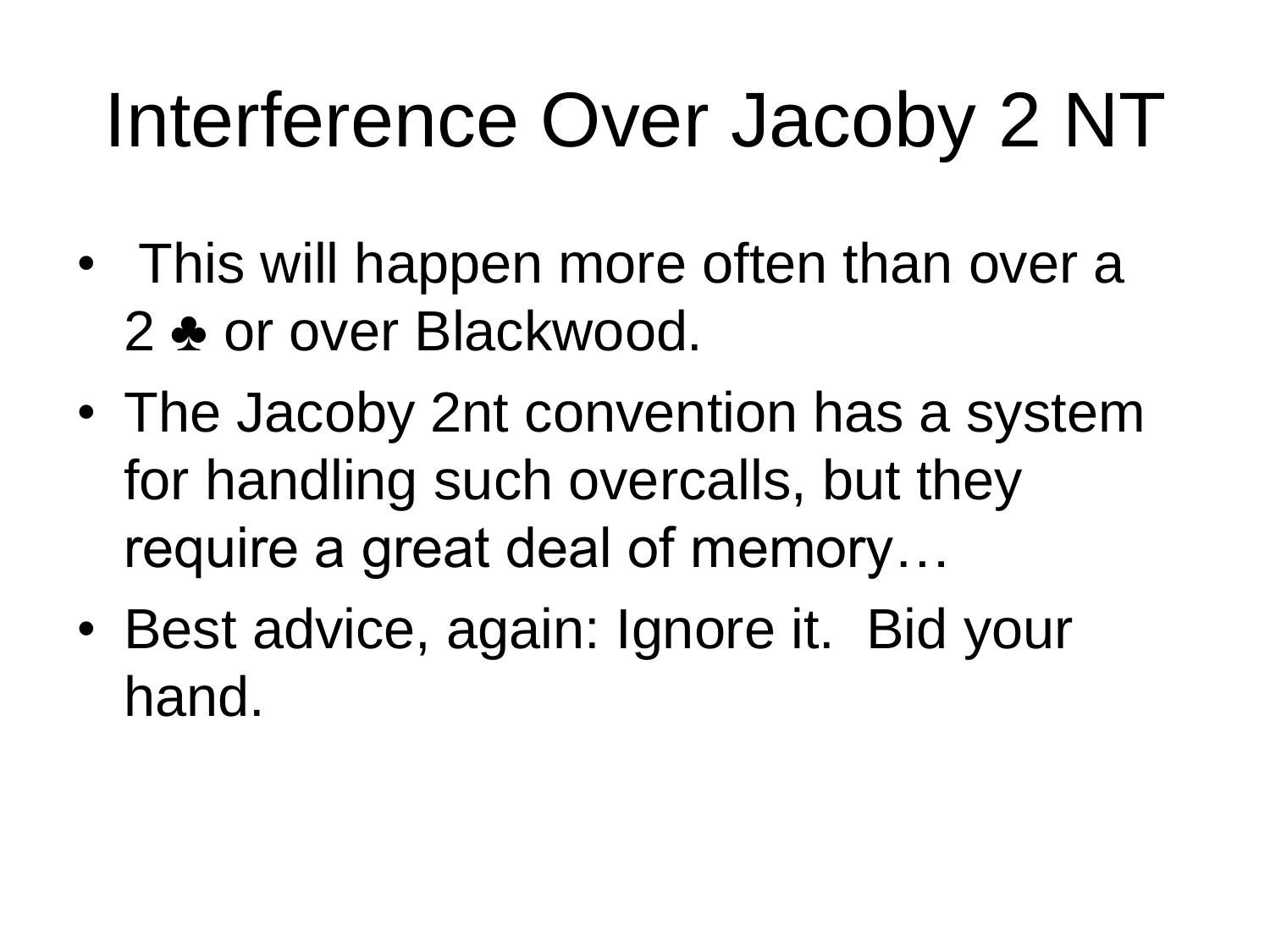### 1 ♥ …(pass)…2nt…(3 ♦)…?

Hand 12 ♠ Q J 4 ♥ A J 7 5 3  $\triangle$  K 5 ♣ Q 6 3

Just bid 4 ♥

Hand 13 ♠ Q J 2 ♥ A K J 10 5  $\triangle$  A 2 ♣ K 9 7

Bid 3 ♥ to show a mild interest in slam.

Hand 14 ♠ K J 2 ♥ A K J 10 5 2  $\blacklozenge$  2  $\triangle$  AQ7 Bid 3 ♠ to show a spade control and

slam interest.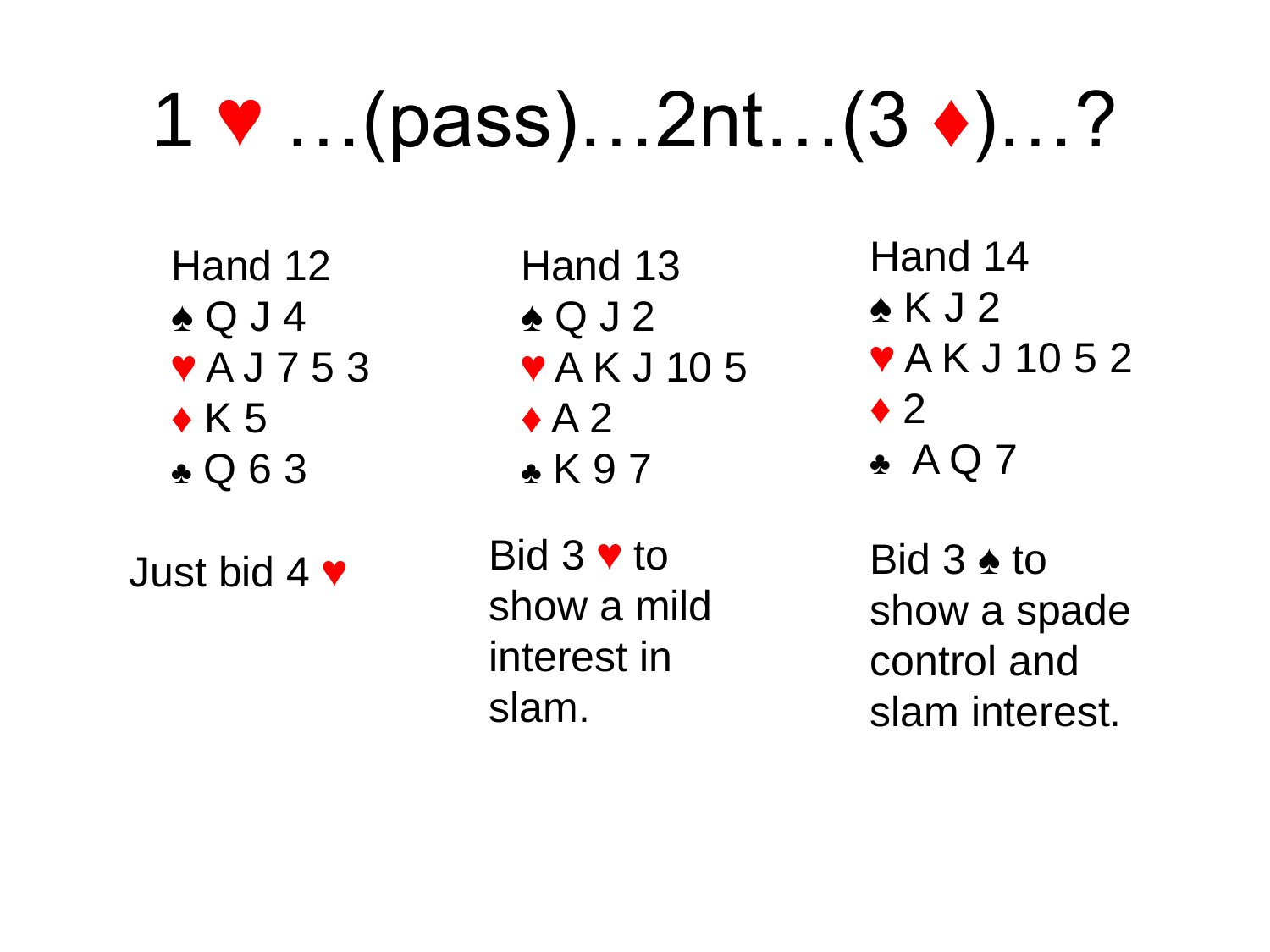## Interference Over 1 No Trump

- I have noticed some player that will have D.O.P.I marked on their card, while having nothing marked for handling interference over partner's opening no trump bid.
- Some want to play stolen-bid double.
- If you are playing that convention, stop it today.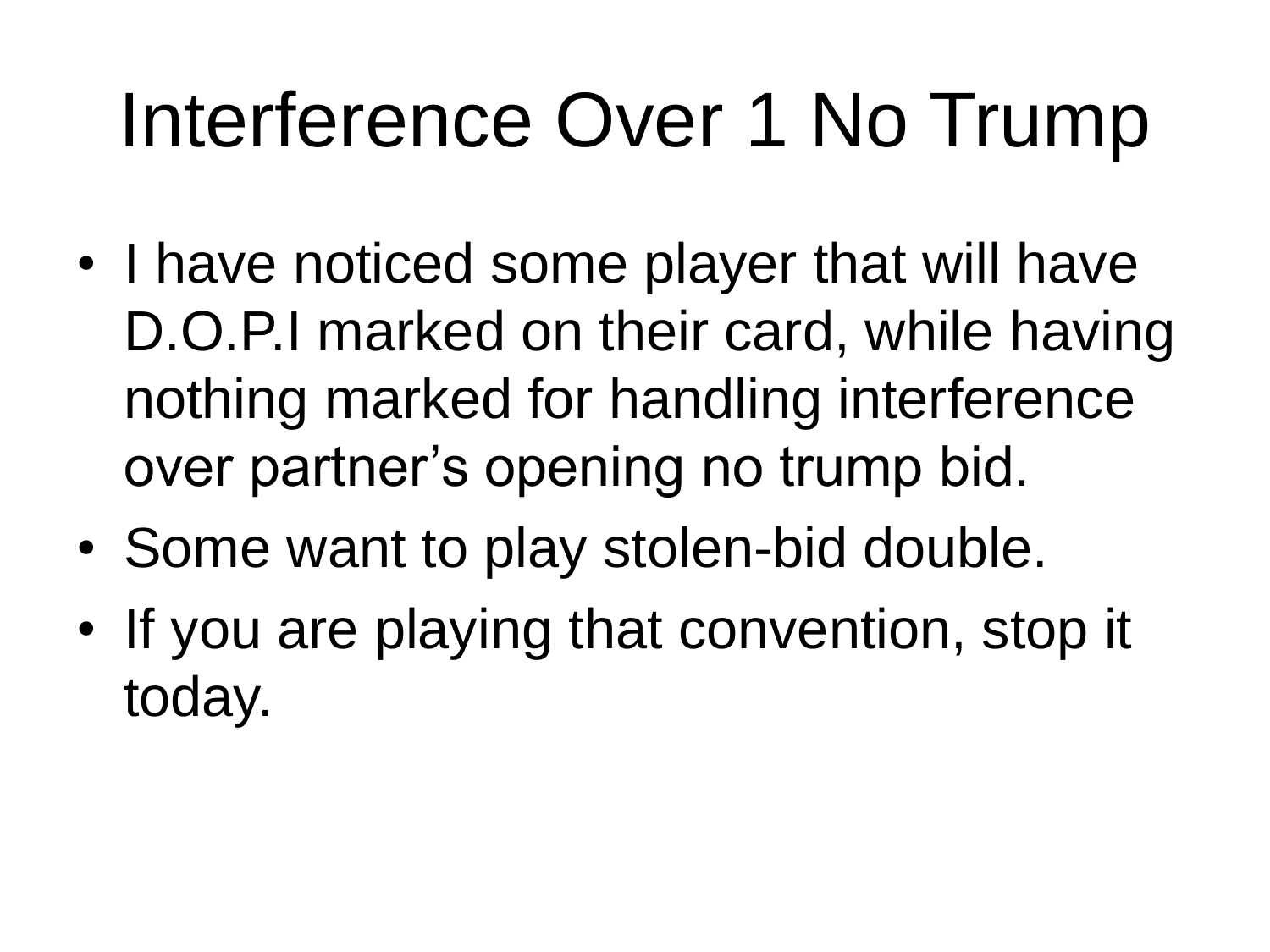### 1nt….(2 ♦)…?

Hand 15 ♠ Q 10 8 3  $\blacktriangledown$  A 3  $\triangle K$  J 10 7 ♣ J 6 3

On this hand, if double means a transfer to hearts, you cannot get to your best contract .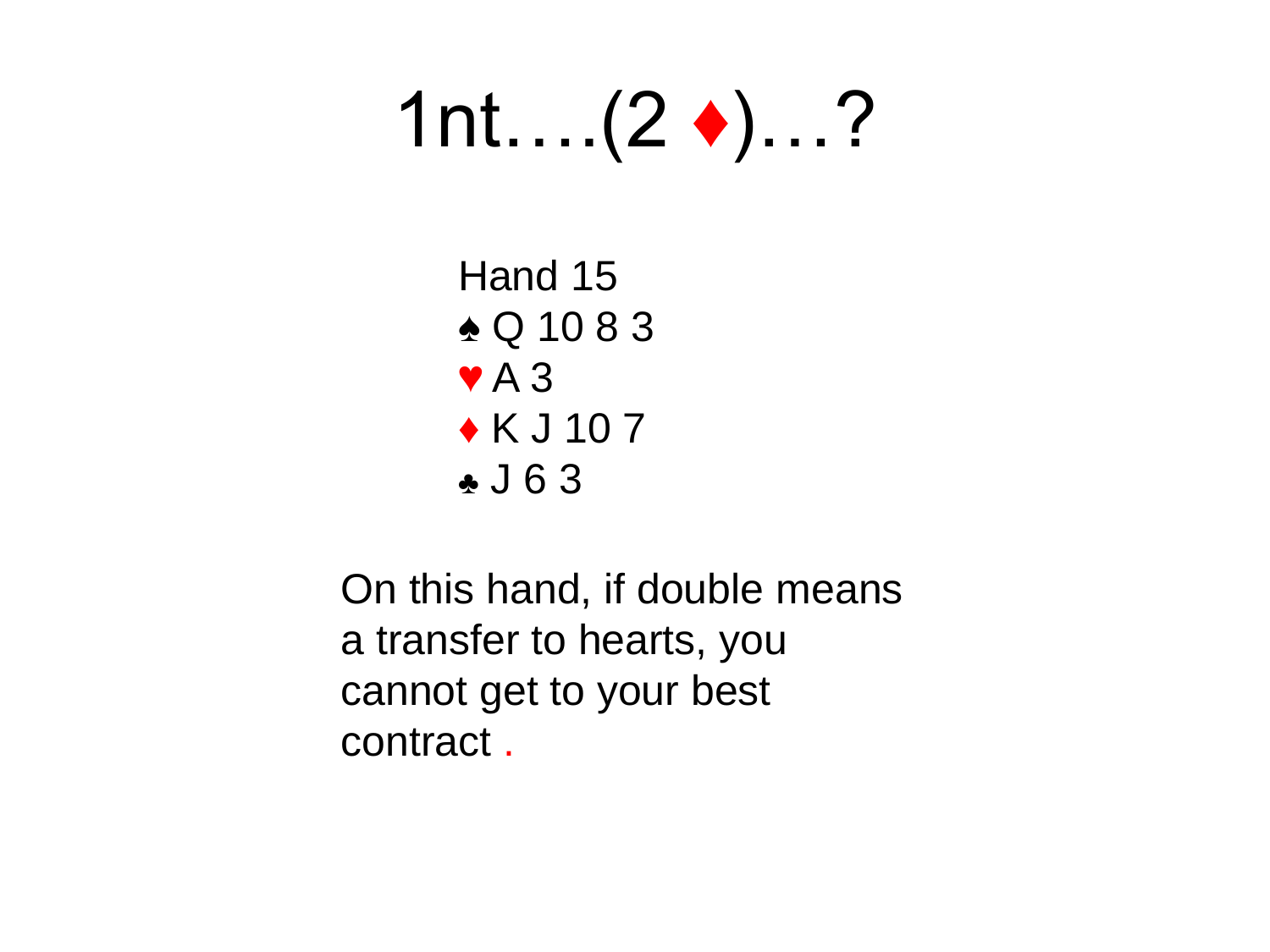## Interference Over 1 No Trump

- Lebensohl is the best convention when they overcall your partner's 1 no trump opening.
- If you play the entire convention it can get pretty memory intensive.
- So, here's a quick overview what you need to handle most situations.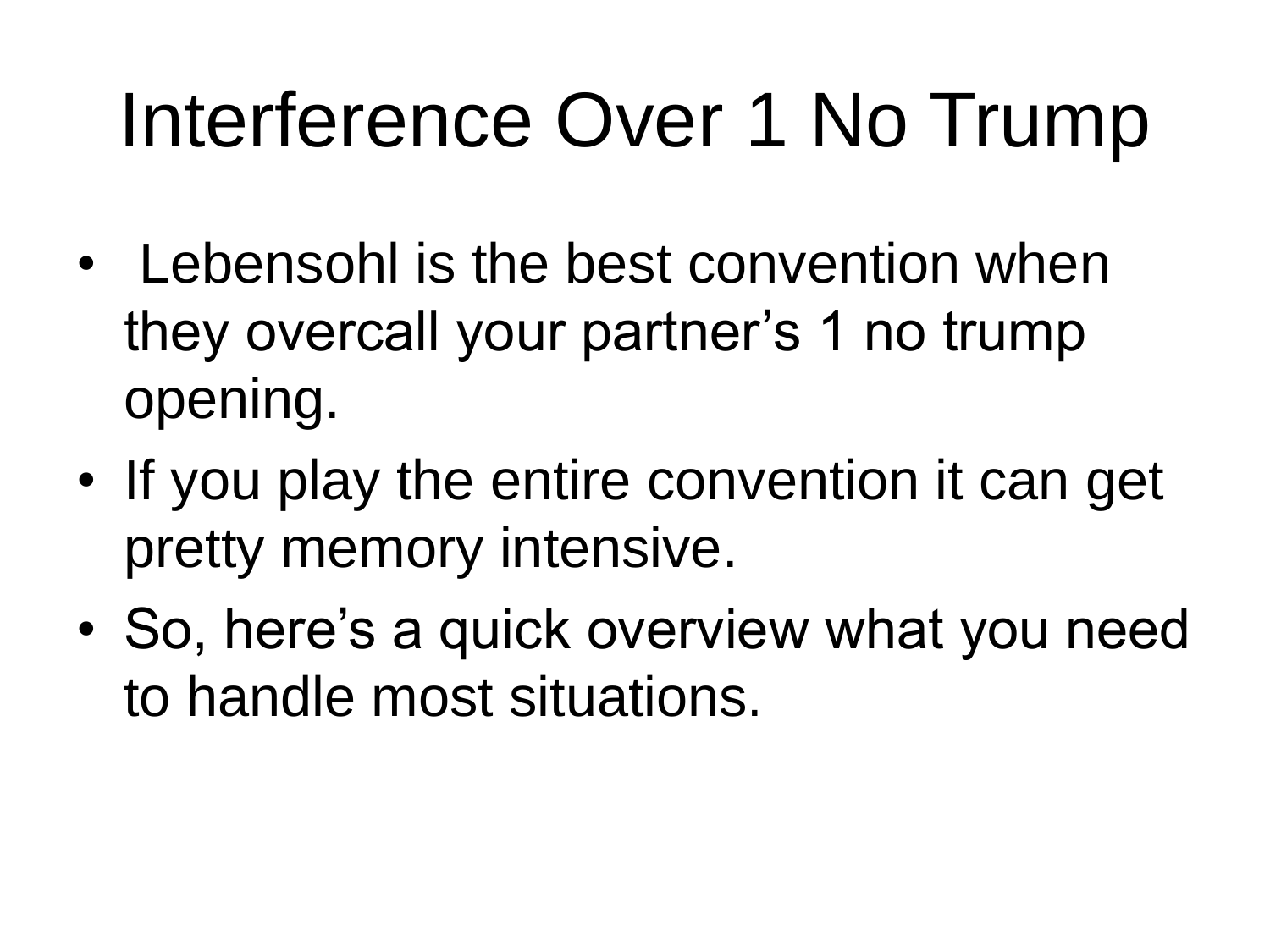## Interference Over 1 No Trump

- Double is always penalty.
	- If they have made a two-suit overcall, you are doubling the known suit.
- Two-level bids are to play.
- Direct three-level bids are game forcing.
- If you want to stop at the 3-level, you bid 2nt…partner bids 3 ♣, you bid your suit.
- A cue bid of the opponent's suit is Stayman.
- If they double, ignore it and make the bid you would have made (systems on)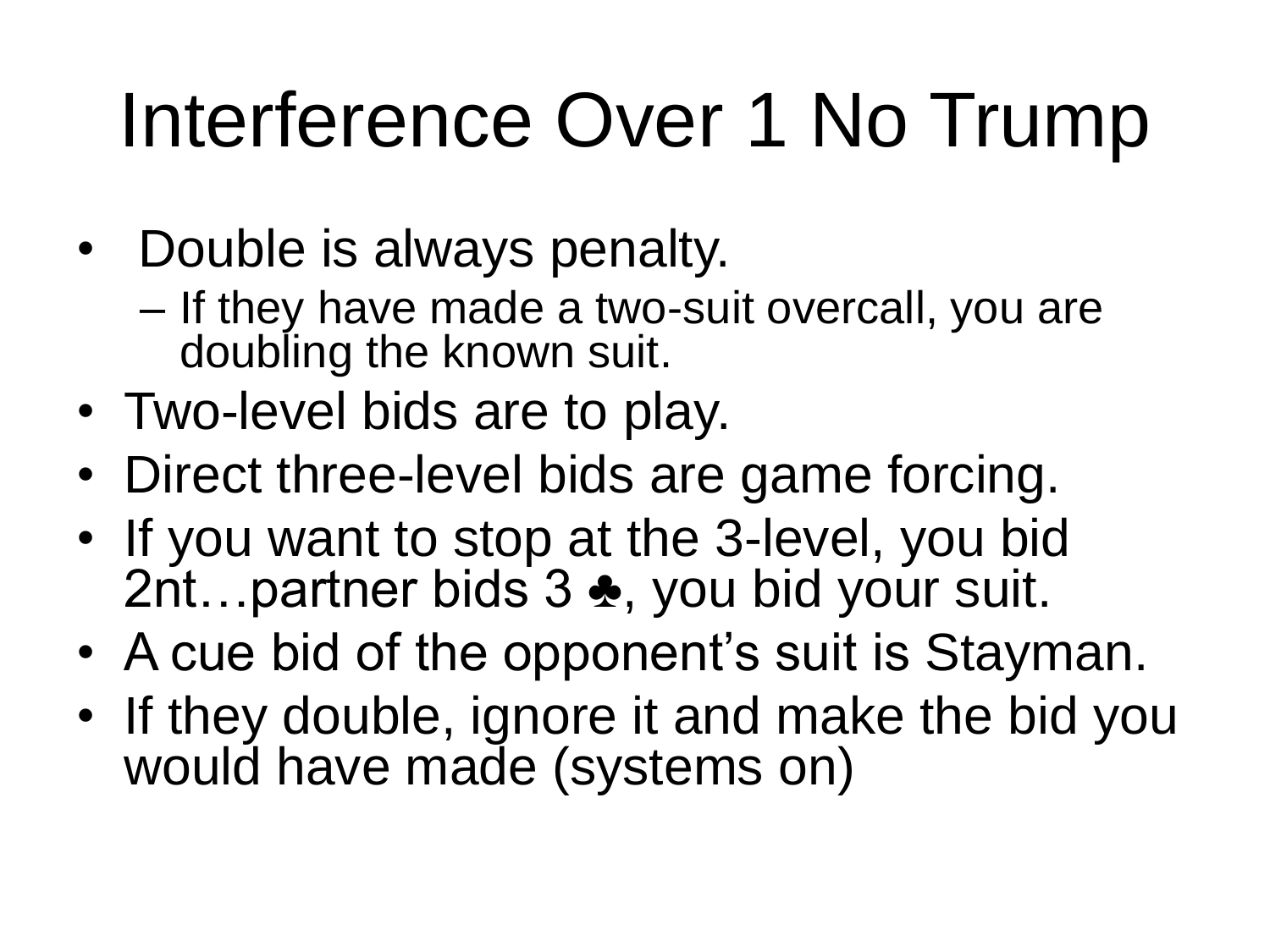## 1nt… $(2 \blacklozenge)$ …2 ♠

Hand 16 ♠ Q 10 8 7 5 3  $\blacktriangledown$  Q J 3  $\triangle$  10 ♣ J 6 3

With this hand you are willing to compete to the two level, but not much higher.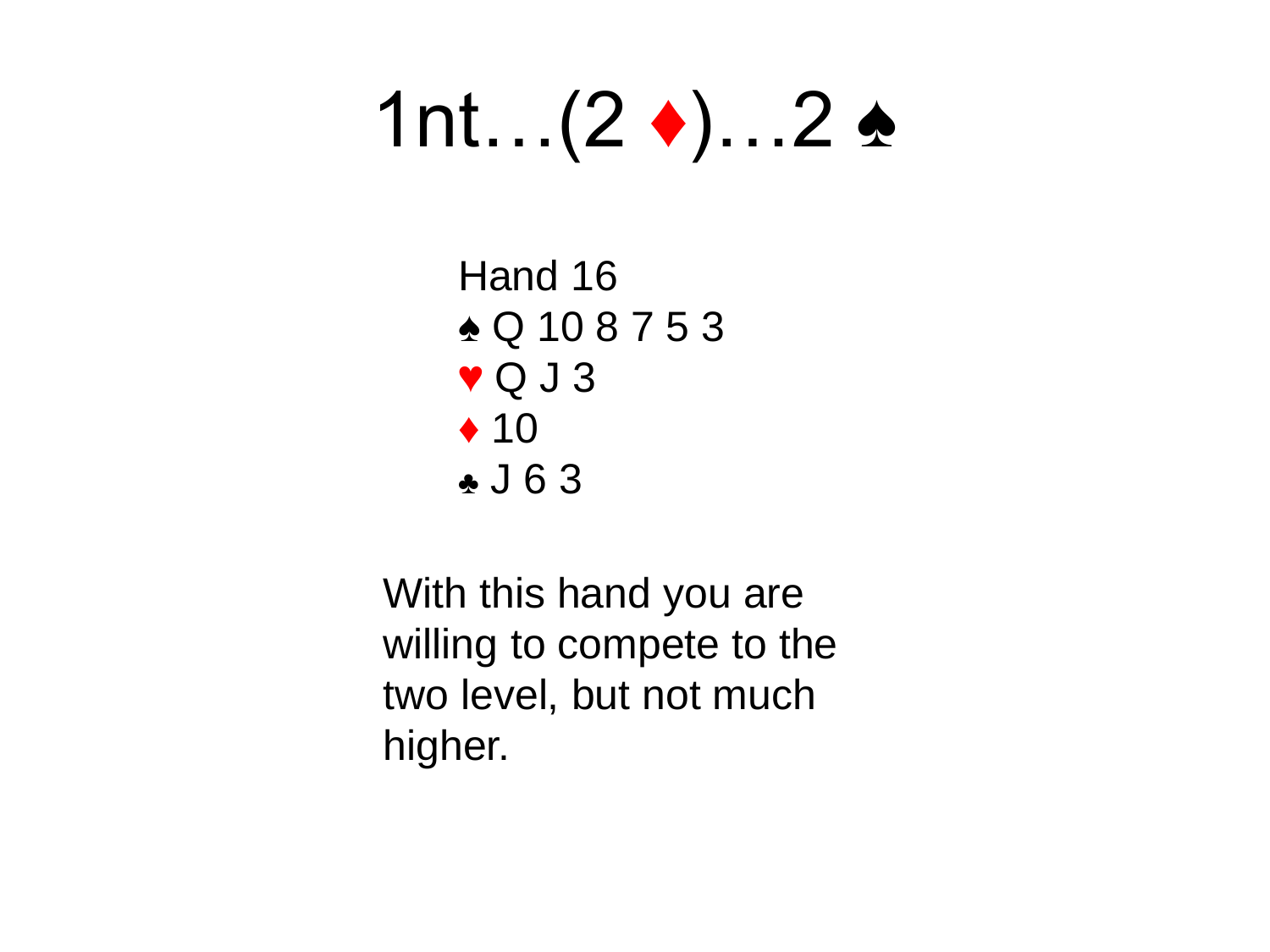#### 1nt…(2 ♠)…2nt…(pass) 3 ♣…(pass) …3 ♥ (pass

Hand 17 ♠ 5 3 ♥ K J 9 7 4 2  $\triangle$  Q 10 ♣ J 6 3

With this hand you are willing to compete to the three level, but not much higher.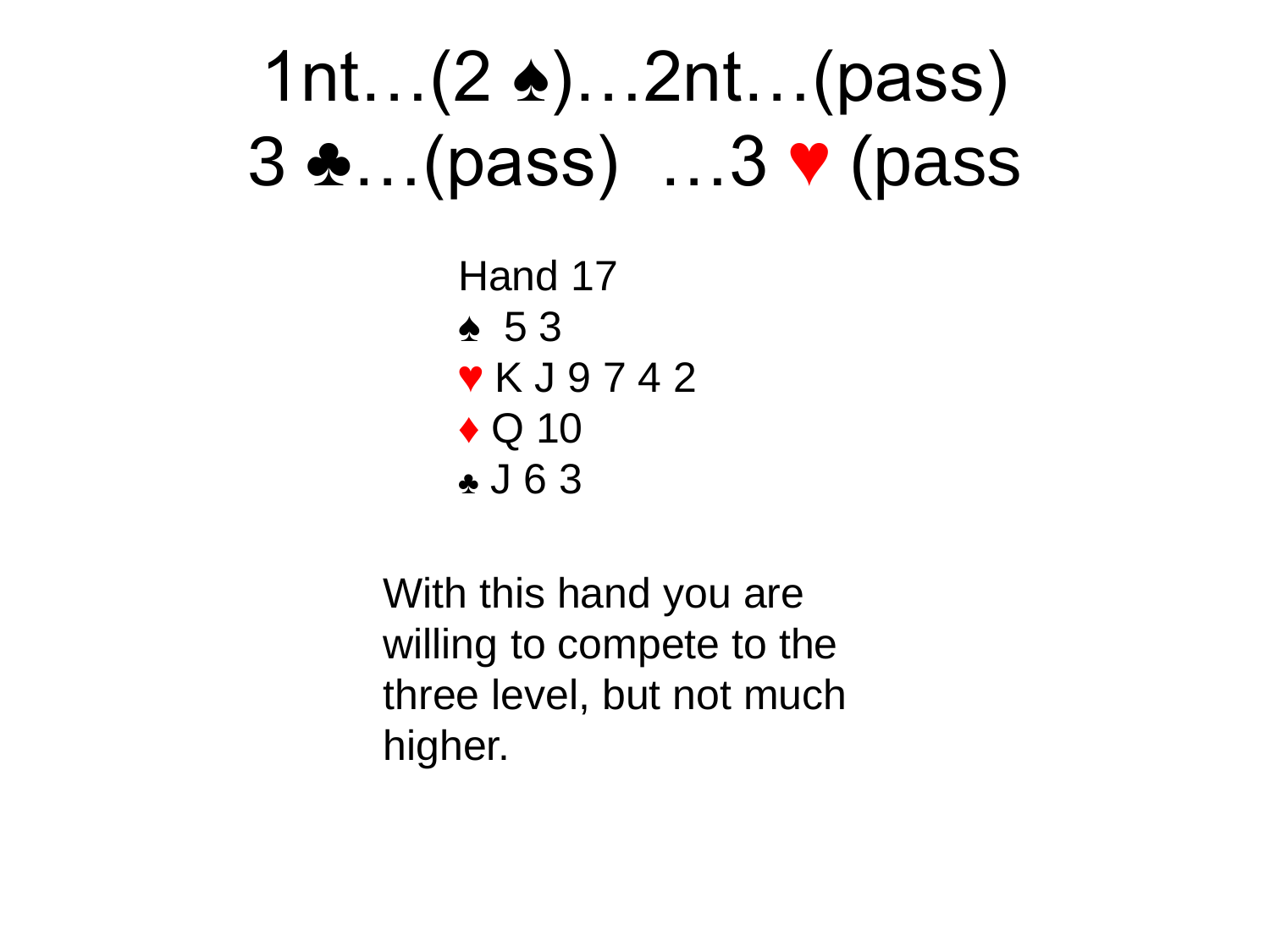## 1nt…(2 ♦)…3 ♠

Hand 18 ♠ Q 10 8 7 5  $\blacktriangledown$  Q J 3  $\triangle$  10 ♣ A J10 6

You have a game-forcing hand with 5 spades. If you had 6 spades you would have bid 4 yourself.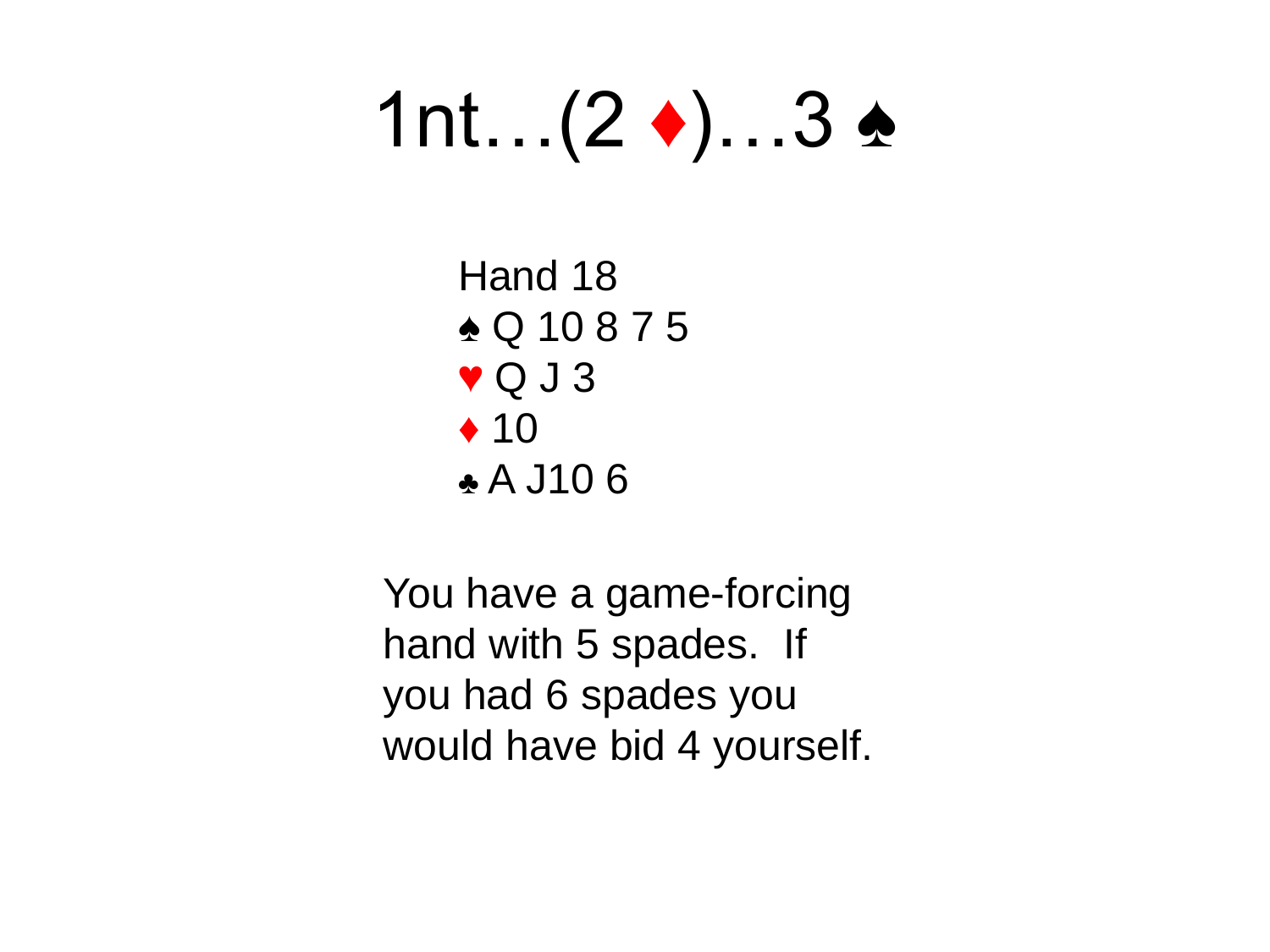### 1nt…(2 ♦)…3 ♦ …(pass)

Hand 18 ♠ Q 10 8 7 ♥ K J 3 2  $\triangle$  10 3 ♣ A J10

You have a game-forcing hand and looking to find a major suit fit.